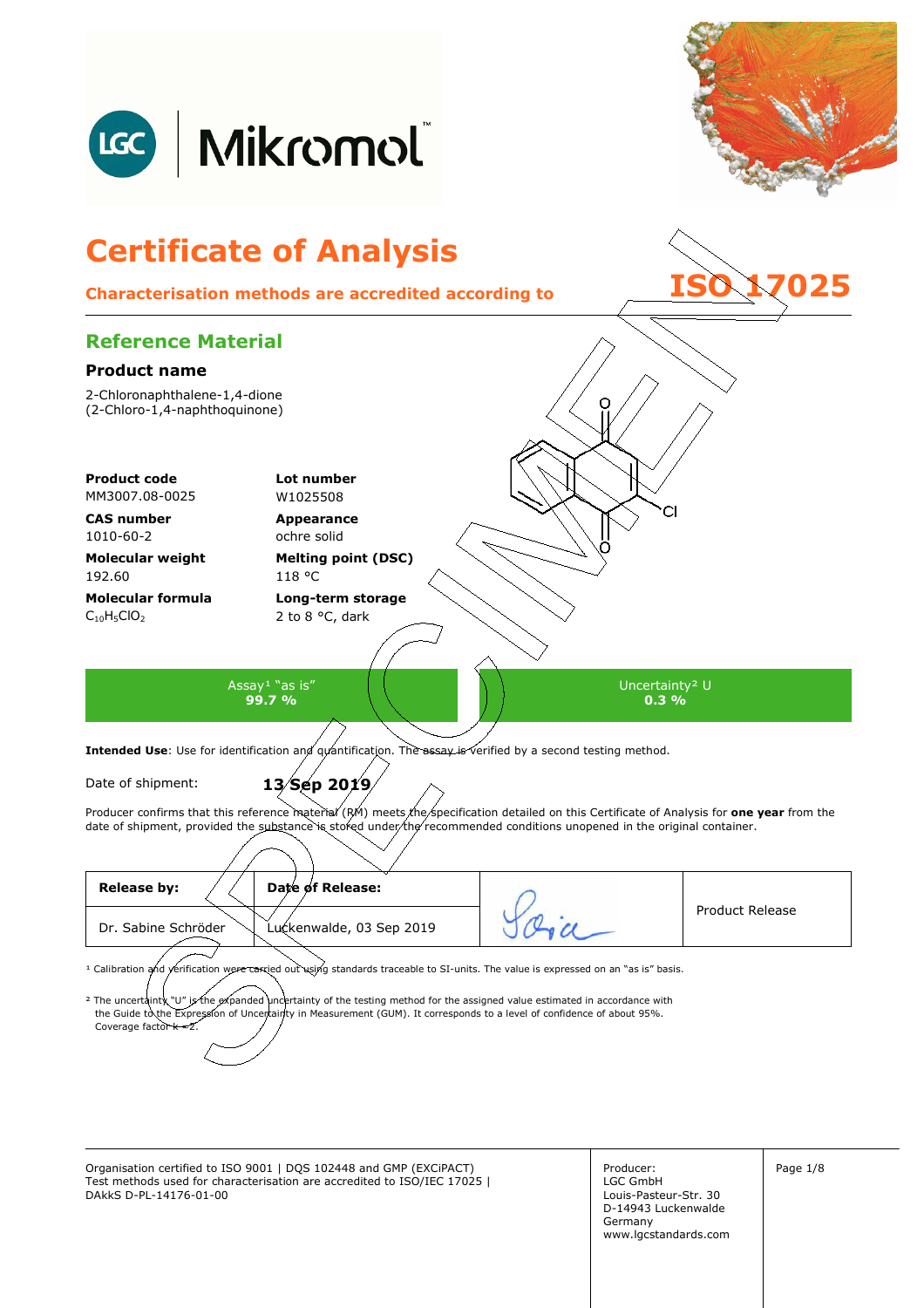

### **Product information**

This RM is intended for laboratory use only and is not suitable for human or animal consumption. This RM conforms to the characteristics of a primary standard as described in the ICH/Guidelines. The values quoted in this Certificate of Analysis are the producer's best estimate of the true values within the stated uncertainties and based on the techniques described in this Certificate of Analysis. The characterisation of this material was undertaken in accordance with the requirements of ISO/IEC 17025, The identity is verified by data . from international scientific literature.

#### **Storage and handling**

Before usage of the RM, it should be allowed to warm to room temperature. No drying is required, as assigned values are already corrected for the content of water and other volatile materials.

Reference Material quality is controlled by regularly performed quality control tests (retests).

## **Further content**

Assigned value Purity Identity Revision table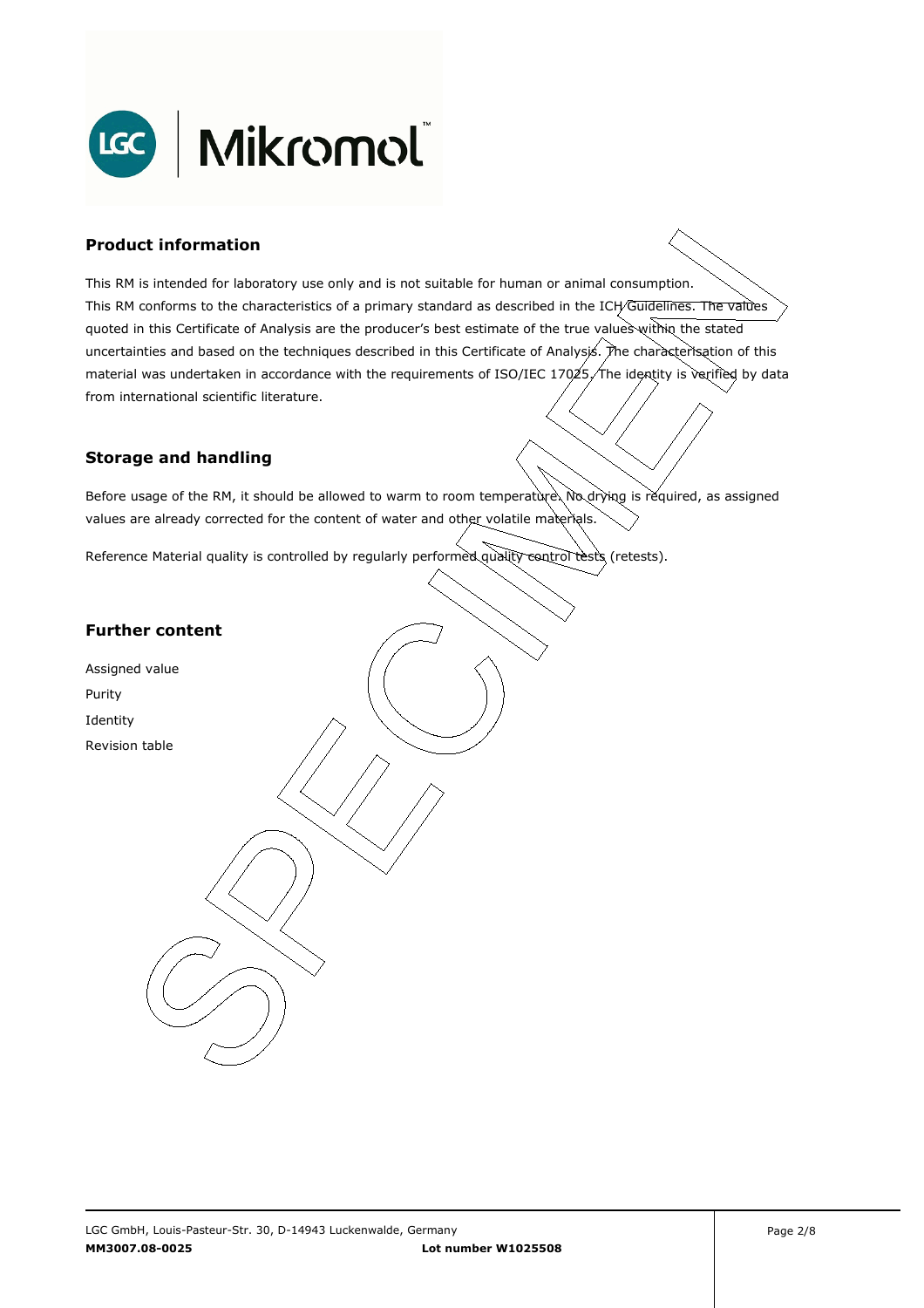

| <b>Assigned value</b>                                                                                                                                                 |                                                                              |                                                                                                                        |  |  |
|-----------------------------------------------------------------------------------------------------------------------------------------------------------------------|------------------------------------------------------------------------------|------------------------------------------------------------------------------------------------------------------------|--|--|
| Assay "as is":                                                                                                                                                        | 99.66 %; $U = 0.32$ %                                                        |                                                                                                                        |  |  |
|                                                                                                                                                                       |                                                                              | The assay "as is" is assessed by carbon titration of elemental analysis and is equivalent to the assay based on the    |  |  |
|                                                                                                                                                                       |                                                                              | not-anhydrous and not-dried substance. The assay is verified by 100% method/máss balance).                             |  |  |
|                                                                                                                                                                       |                                                                              | The verified result lies inside our acceptance criteria, i.e. less than 1.0 % différence to assay assigning technique. |  |  |
|                                                                                                                                                                       |                                                                              | For quantitative applications, use the assay as a calculation value on the "as is basis". The uncertainty of the       |  |  |
| assay can be used for estimation/calculation of measurement uncertainty.                                                                                              |                                                                              |                                                                                                                        |  |  |
|                                                                                                                                                                       | Method 1: Value assigning technique - carbon titration of elemental analysis |                                                                                                                        |  |  |
| <b>Method</b>                                                                                                                                                         |                                                                              | percentage carbon found in relation to percentage carbon<br>as calculated for molecular formula                        |  |  |
| <b>Result</b> (mass fraction, $n = 3$ )                                                                                                                               |                                                                              | $99.66$ %; $U = 0.32$ %                                                                                                |  |  |
|                                                                                                                                                                       |                                                                              |                                                                                                                        |  |  |
|                                                                                                                                                                       | Method 2: Value verifying technique - 100% method                            |                                                                                                                        |  |  |
| 100% method (mass balance) with                                                                                                                                       |                                                                              |                                                                                                                        |  |  |
| chromatographic purity by HPLC<br><b>Result</b>                                                                                                                       |                                                                              | 99.67%                                                                                                                 |  |  |
|                                                                                                                                                                       |                                                                              |                                                                                                                        |  |  |
|                                                                                                                                                                       | The calculation of the 100% method/follows the formula:                      |                                                                                                                        |  |  |
| Purity (%)                                                                                                                                                            |                                                                              |                                                                                                                        |  |  |
| $\ast$<br>Assay (%) = (100 % - volatile contents $(%$ )<br>100 %                                                                                                      |                                                                              |                                                                                                                        |  |  |
|                                                                                                                                                                       |                                                                              |                                                                                                                        |  |  |
| Volatile contents are considered as absolute contributions and purity is considered as relative contribution.<br>Inorganic residues are excluded by additional tests. |                                                                              |                                                                                                                        |  |  |
|                                                                                                                                                                       |                                                                              |                                                                                                                        |  |  |
|                                                                                                                                                                       |                                                                              |                                                                                                                        |  |  |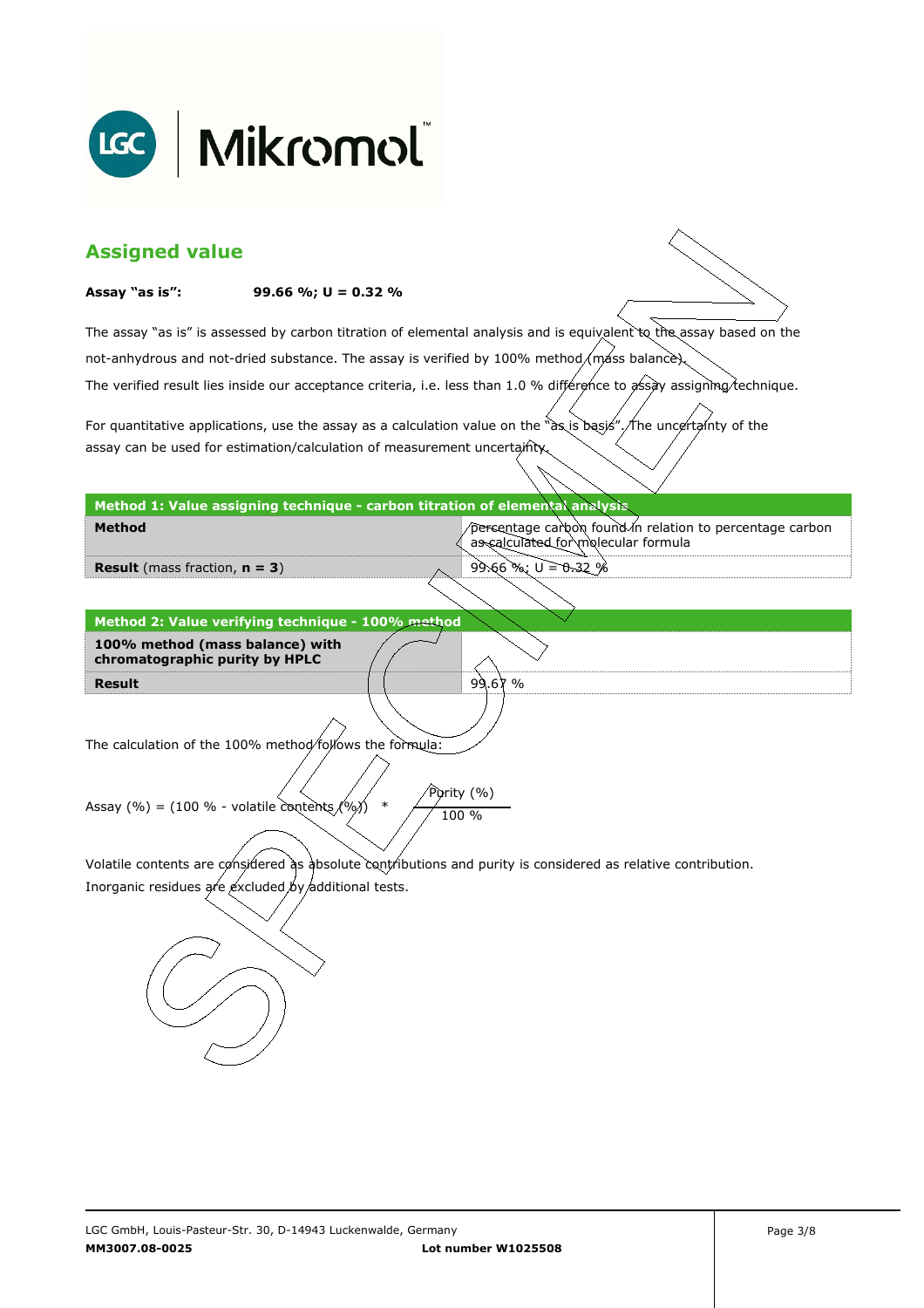

## LGC | Mikromol

## **Purity**

**Purity by High Performance Liquid Chromatography (HPLC)** 

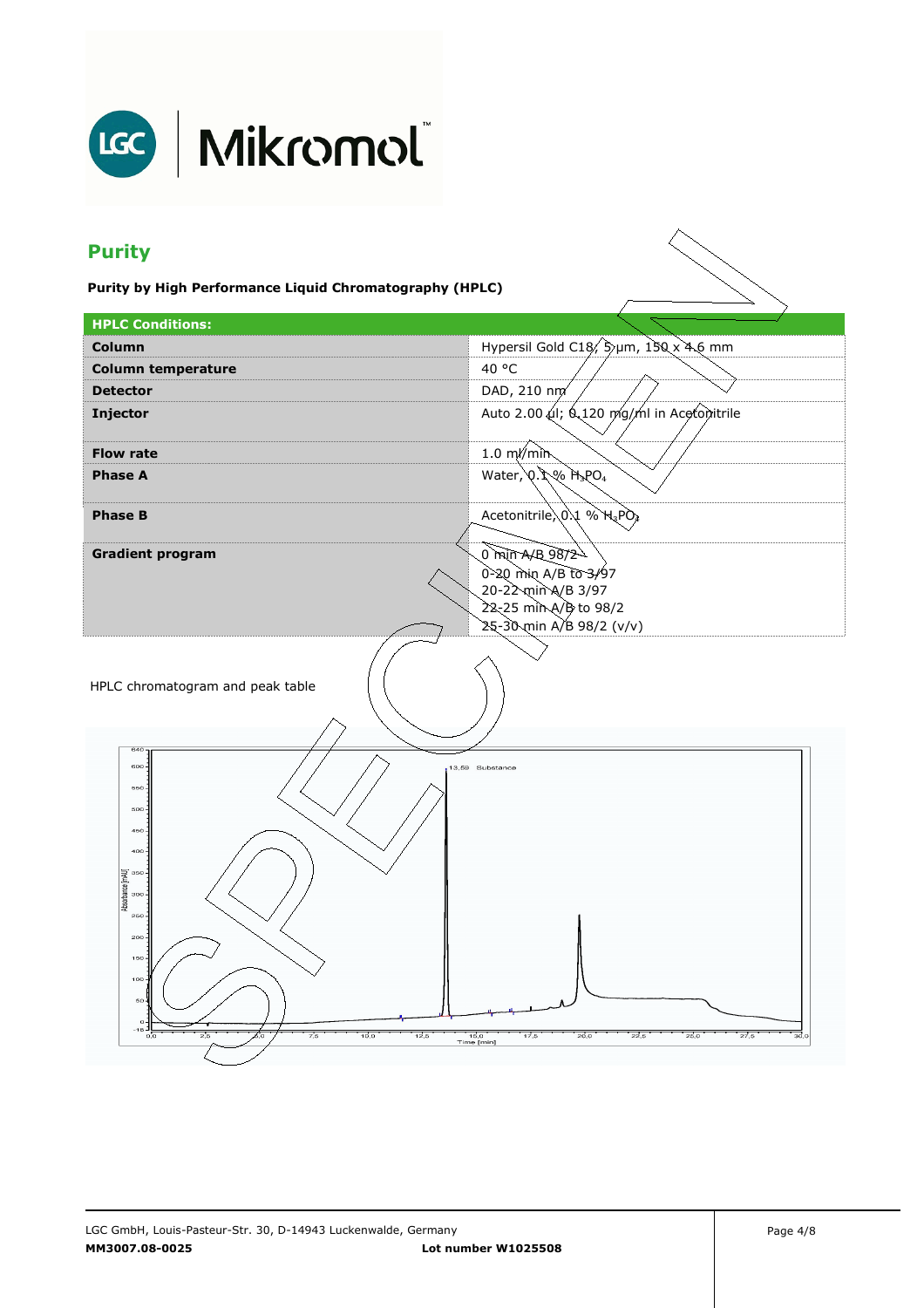

# LGC | Mikromol

| Area percent report - sorted by signal |                       |         |        |
|----------------------------------------|-----------------------|---------|--------|
| PK#                                    | <b>Retention time</b> | Area    | Area % |
|                                        | 11.527                | 0.0191  | 0.03   |
| $\overline{2}$                         | 13.593                | 61.7551 | 99.66  |
| 3                                      | 15.640                | 0.0592  | ⁄0 10  |
| $\overline{4}$                         | 16.620                | 0.1297  | Q.21   |
| <b>Totals</b>                          |                       | 61.9631 | 100.00 |

The content of the analyte was determined as ratio of the peak area of the analyte and the cumulative areas of the purities, added up to 100 %. System peaks were ignored in calculation.

| Result $(n = 3)$ |  |  |  |
|------------------|--|--|--|
|------------------|--|--|--|

#### **Volatile content**

| <b>Water content</b> |                                                               |  |  |
|----------------------|---------------------------------------------------------------|--|--|
| <b>Method</b>        | Karl Fischer titration                                        |  |  |
| Result               | No significant amounts of water were detected $(< 0.05\%$ ).* |  |  |
|                      |                                                               |  |  |

 $\sim$ 

**PQ.67%; U = 0.19%** 

\*not accredited testing method  $\Big/ \Big/ \Big/ \Big/$ 

| <b>Residual solvents</b>       |                                                                           |
|--------------------------------|---------------------------------------------------------------------------|
| <b>Method</b>                  | <sup>1</sup> H-NMR                                                        |
| <b>Result</b> $(n = 1)$        | No significant amounts of residual solvents were detected (< $0.05\%$ ).* |
| *not accredited testing method |                                                                           |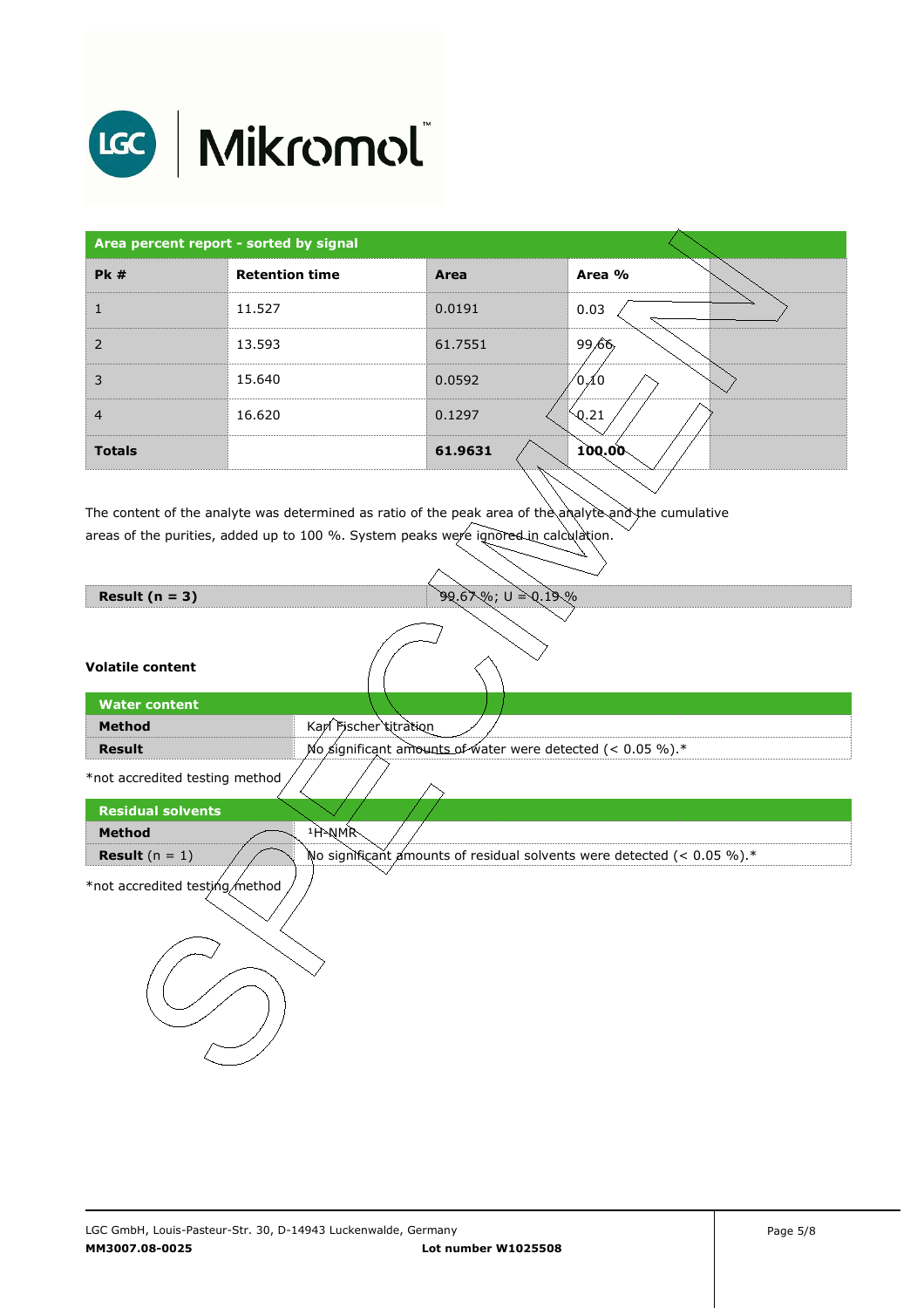

## **Identity**

The identity is assessed by ISO/IEC 17025 accredited testing methods.

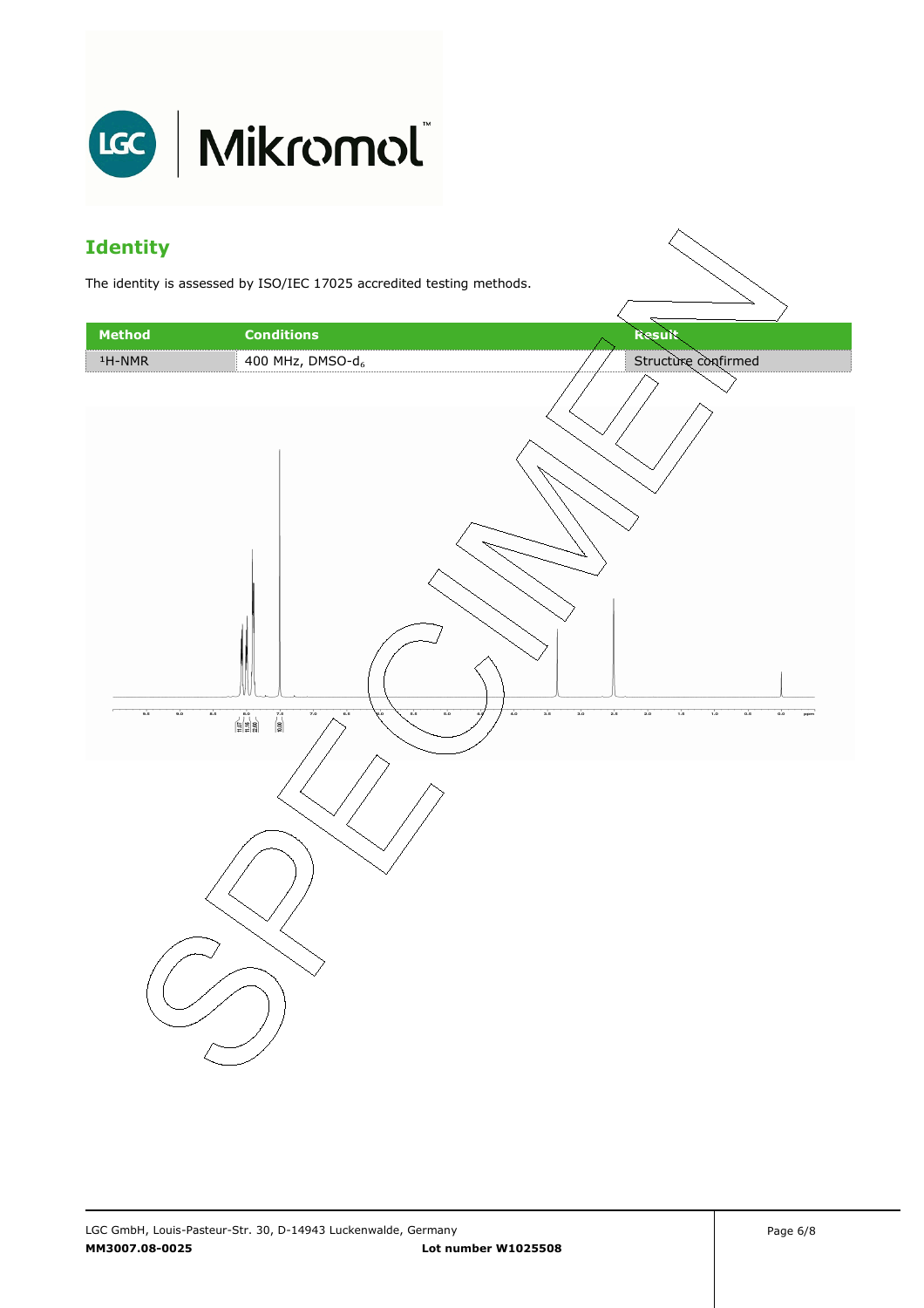

| <b>Method</b>                                                                                                                                                                                                                                                                                                                                                                                                                    | <b>Conditions</b>                                                                 | <b>Result</b>                                                                                                                                                                         |
|----------------------------------------------------------------------------------------------------------------------------------------------------------------------------------------------------------------------------------------------------------------------------------------------------------------------------------------------------------------------------------------------------------------------------------|-----------------------------------------------------------------------------------|---------------------------------------------------------------------------------------------------------------------------------------------------------------------------------------|
| $\overline{\mathsf{MS}}$                                                                                                                                                                                                                                                                                                                                                                                                         | EI, 70eV, detector temperature: 280 °C                                            | Structure confirmed                                                                                                                                                                   |
| x10 6 + Scan (rt: 10.054-10.066 min, 3 scans) 68046-MM3007_08-BULK.D<br>$1.35 -$<br>$1.3 -$<br>$1.25 -$<br>$1.2 -$<br>$1.15 -$<br>$1.1 -$<br>$1.05 -$<br>$\mathbf{1}$<br>$0.95 -$<br>$0.9 -$<br>$0.85 -$<br>$0.8 -$<br>$0.75 -$<br>0.7<br>$0.65 -$<br>$0.6 -$<br>$0.55 -$<br>$0.5 -$<br>$0.45 -$<br>$0.4 -$<br>0.35<br>$0.3 -$<br>0.25<br>$0.2 -$<br>50.0<br>$0.15 -$<br>$0.1 -$<br>$\frac{6}{530}$<br>$\frac{1}{2}$<br>$0.05 -$ | 129.0<br>101.0<br>76.0<br>104.0<br>64.0<br>136.0<br>$-66.0$<br>8<br>$\equiv 62.0$ | 194.0                                                                                                                                                                                 |
| $\mathbf 0$<br>$35 \quad 40$<br>50<br>60<br>45<br>55                                                                                                                                                                                                                                                                                                                                                                             | 7580<br>85<br>65 70<br>90                                                         | 95 100 105 120 125 130 135 140 145 150 155 340 165 170 175 180 185 190 195 200 205 210 215 220 225 230 235 240 245 250 265 260 265 270 275 280 285<br>Counts vs. Mass-to-Charge (m/z) |